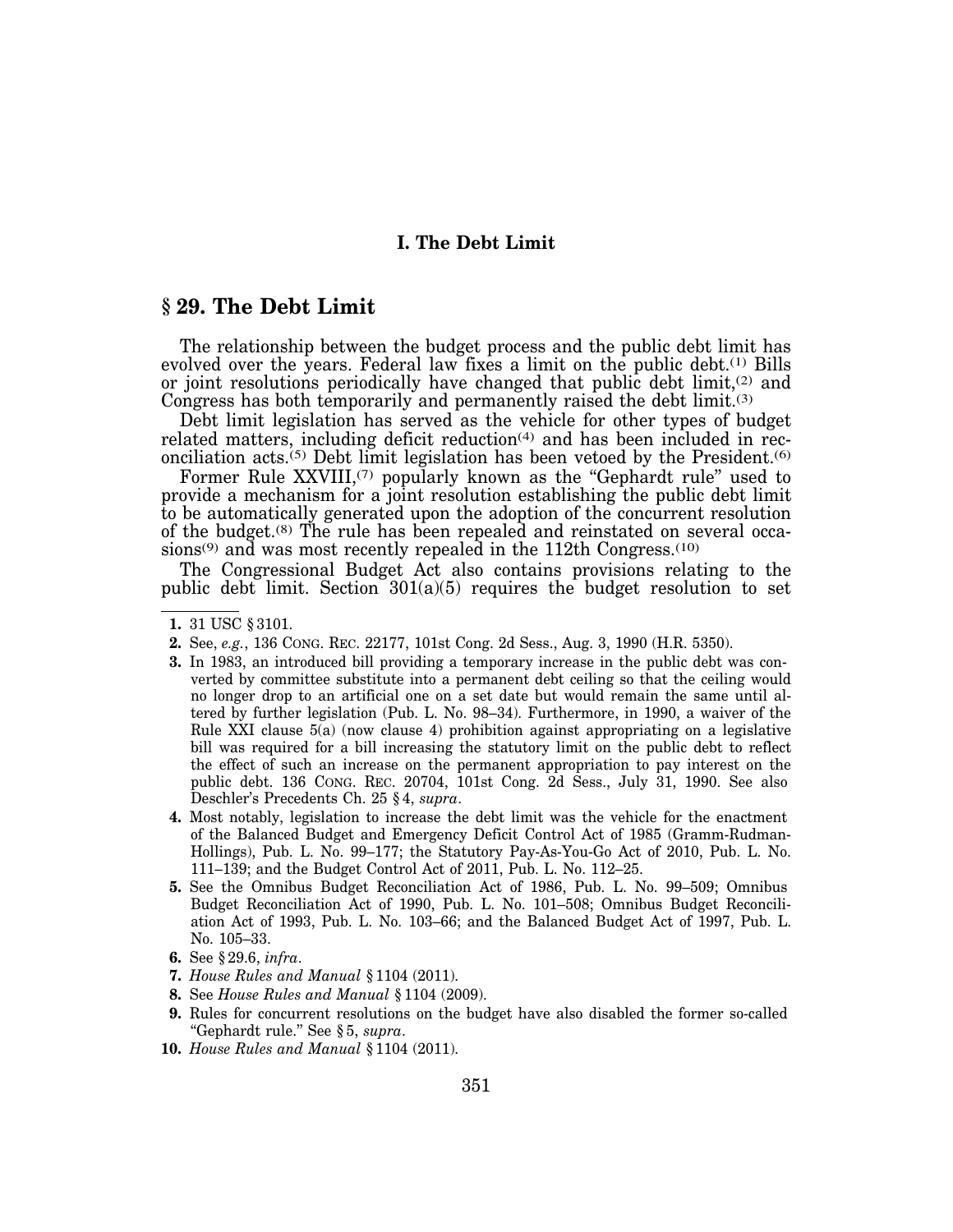forth the appropriate level for the public debt.(11) Reconciliation directives relating to changes in the public debt may be included in the concurrent resolution on the budget under section  $310(a)(3)$  of the Congressional Budget  $Act.$ (12)

Further, Rule XVIII clause  $10(c)(1)^{(13)}$  prohibits the consideration of an amendment to the budget resolution that proposes to change the level of public debt. The exception in clause  $10(c)(2)$  allows such amendments only to the extent necessary to maintain mathematical consistency with other amendments changing figures within the concurrent resolution on the budget.

The Budget Control Act of 2011,<sup>(14)</sup> enacted in the 112th Congress, provided for a three-stage increase in the public debt limit. The first increase occurred automatically upon presidential certification that the debt subject to limit was within \$100 billion of the limit provided by law.(15) The second and third increases (also initiated by presidential certification) were subject to a congressional disapproval mechanism providing expedited procedures in both Houses for consideration of joint resolutions to disapprove of such increases.(16) If such increases were formally disapproved of by Congress utilizing this mechanism, the public debt limit would not be increased, and the budgetary savings necessary to remain under the existing limit would be achieved through a sequestration process. $(17)$ 

- **12.** 2 USC § 641(a)(3).
- **13.** *House Rules and Manual* § 990 (2011).
- **14.** Pub. L. No. 112–25.
- **15.** The President made this initial submission on Aug. 2, 2011. See 157 CONG. REC. H5893 [Daily Ed.], 112th Cong. 1st Sess., Aug. 5, 2011 (H. Doc. No. 112–48).
- **16.** The second increase was triggered by the same presidential certification of Aug. 2, 2011. The joint resolution to disapprove such increase (H. J. Res. 77) was passed by the House on Sept. 14, 2011, but not acted upon by the Senate. 157 CONG. REC. H6156–68 [Daily Ed.], 112th Cong. 1st Sess. The Senate rejected a motion to proceed to consider its companion measure (S. J. Res. 25) on Sept. 8, 2011. 157 CONG. REC. S5466 [Daily Ed.], 112th Cong. 1st Sess. The third increase was triggered by the presidential certification of Jan. 12, 2012. See 158 CONG. REC. H7 [Daily Ed.], 112th Cong. 2d Sess., Jan. 13, 2012 (H. Doc. No. 112–81). The joint resolution to disapprove this increase (H. J. Res. 98) was passed by the House on Jan. 18, 2012. 158 CONG. REC. H54–69 [Daily Ed.], 112th Cong. 2d Sess. A motion to proceed to consider this measure in the Senate was rejected. 158 CONG. REC. S83–95 [Daily Ed.], 112th Cong. 2d Sess., Jan. 26, 2012.
- **17.** The Budget Control Act also provided that the third increase to the public debt limit could itself be increased above the prescribed \$1.2 trillion amount, contingent upon certain specified events. If the deficit reduction plan proposed by the Joint Committee on Deficit Reduction established by the Budget Control Act were passed by Congress, then

**<sup>11.</sup>** 2 USC § 632(a)(5). See § 4, *supra*.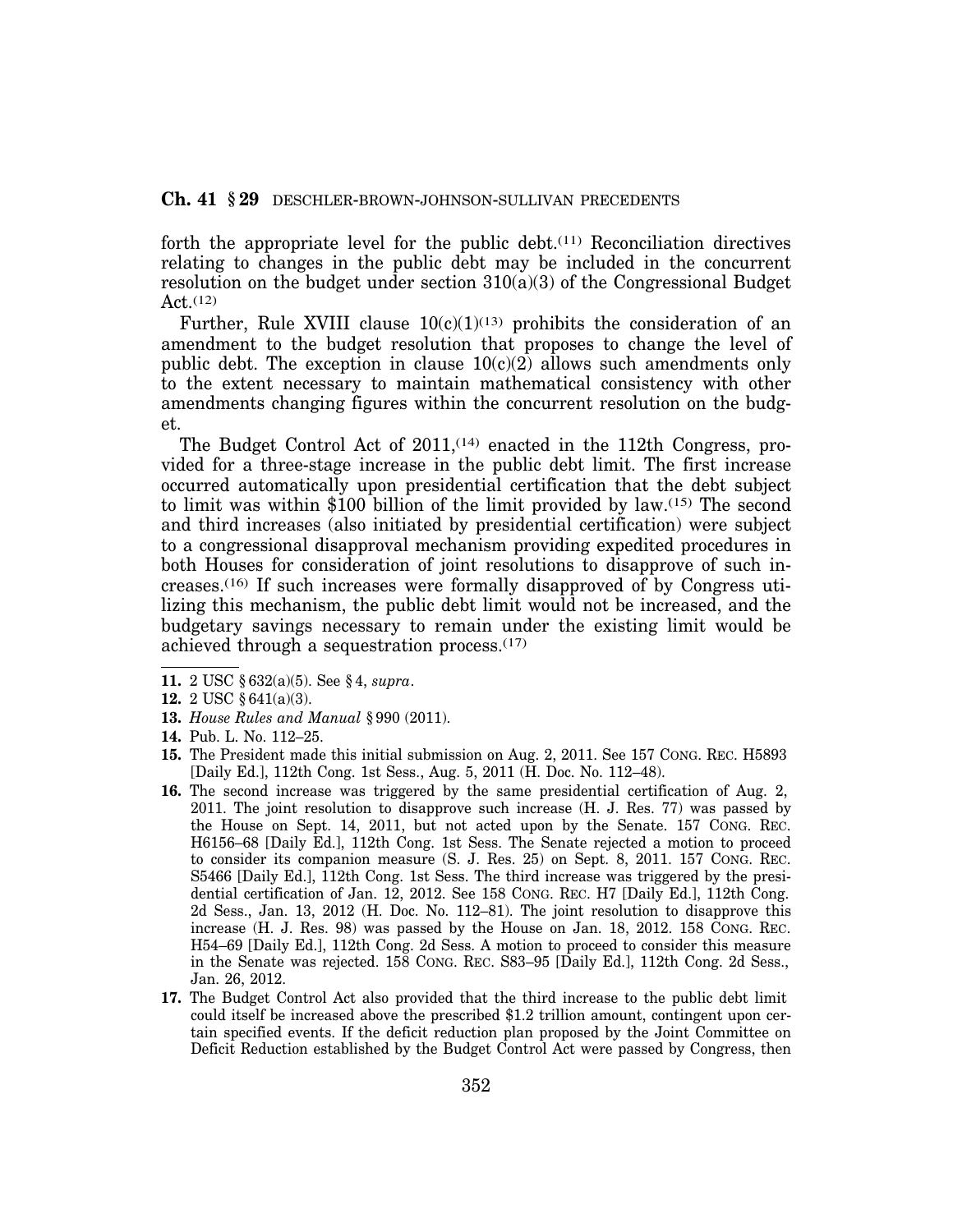## *The Former So-Called ''Gephardt Rule''*

The former so-called ''Gephardt rule'' was first made part of the standing rules of the House in the 96th Congress.(1) It was repealed for the 107th Congress, reinstated in the 108th Congress, and repealed again in the 112th Congress.(2) This former rule of the House provided a mechanism for a joint resolution establishing the public debt limit to be automatically generated and passed upon adoption by Congress of a concurrent resolution on the budget. The vote by which such budget was adopted in the House would be considered to be the vote by which such joint resolution passed the House.(3) The purpose of the rule was to connect debt limit legislation to the congressional budget process, to avoid additional votes on setting the debt limit, and to synchronize the limit of public debt in statute with the amount of debt contemplated by the annual budget resolution.

In the years in which the former so-called "Gephardt rule" was operative, the House had occasionally chosen to render the rule inapplicable to the budget process for that fiscal year. This was done by simple resolution of the House—either in the special order providing for consideration of the House concurrent resolution on the budget, $(4)$  or in the special order for consideration of a conference report on the budget.<sup> $(5)$ </sup> Resolutions "deeming" a

- **1.** The "Gephardt rule" was originally House Rule XLIX. Following the extensive recodification of the House rules at the beginning of the 106th Congress (1999), this rule was moved to Rule XXIII. When it was reinstated following a temporary repeal in the 107th Congress (2001), it was moved to Rule XXVII. Finally, in the 110th Congress, it was moved to Rule XXVIII. The rule was repealed in the 112th Congress (2011). See *House Rules and Manual* § 1104 (2011).
- **2.** *House Rules and Manual* § 1104 (2011).
- **3.** *House Rules and Manual* § 1104 (2009).
- **4.** See 146 CONG. REC. 3442, 106th Cong. 2d Sess., Mar. 23, 2000 (H. Res. 446); 145 CONG. REC. 5671, 106th Cong. 1st Sess., Mar. 25, 1999 (H. Res. 131); 144 CONG. REC. 11098, 105th Cong. 2d Sess., June 3, 1998 (H. Res. 455); 143 CONG. REC. 8904, 105th Cong 1st Sess., May 20, 1997 (H. Res. 152); 142 CONG. REC. 11477, 104th Cong. 2d Sess., May 16, 1996 (H. Res. 435); and 141 CONG. REC. 13275, 13276, 104th Cong. 1st Sess., May 17, 1995 (H. Res. 149). See also § 5, *supra*.
- **5.** See 140 CONG. REC. 9411, 103d Cong. 2d Sess., May 5, 1994 (H. Res. 418); 137 CONG. REC. 11856, 102d Cong. 1st Sess., May 22, 1991 (H. Res. 157); 136 CONG. REC. 27919, 101st Cong. 2d Sess., Oct. 6, 1990 (H. Res. 496); 136 CONG. REC. 27590, 101st Cong. 2d Sess., Oct. 4, 1990 (H. Res. 488); and 134 CONG. REC. 12529, 100th Cong. 2d Sess., May 26, 1988 (H. Res. 461).

the debt limit would be raised by an amount equal to the proposed savings (between \$1.2 trillion and \$1.5 trillion). Alternatively, the debt limit would be raised by \$1.5 trillion in the event that a balanced budget constitutional amendment were passed by Congress and sent to the states for ratification. Neither of these contingencies in fact occurred.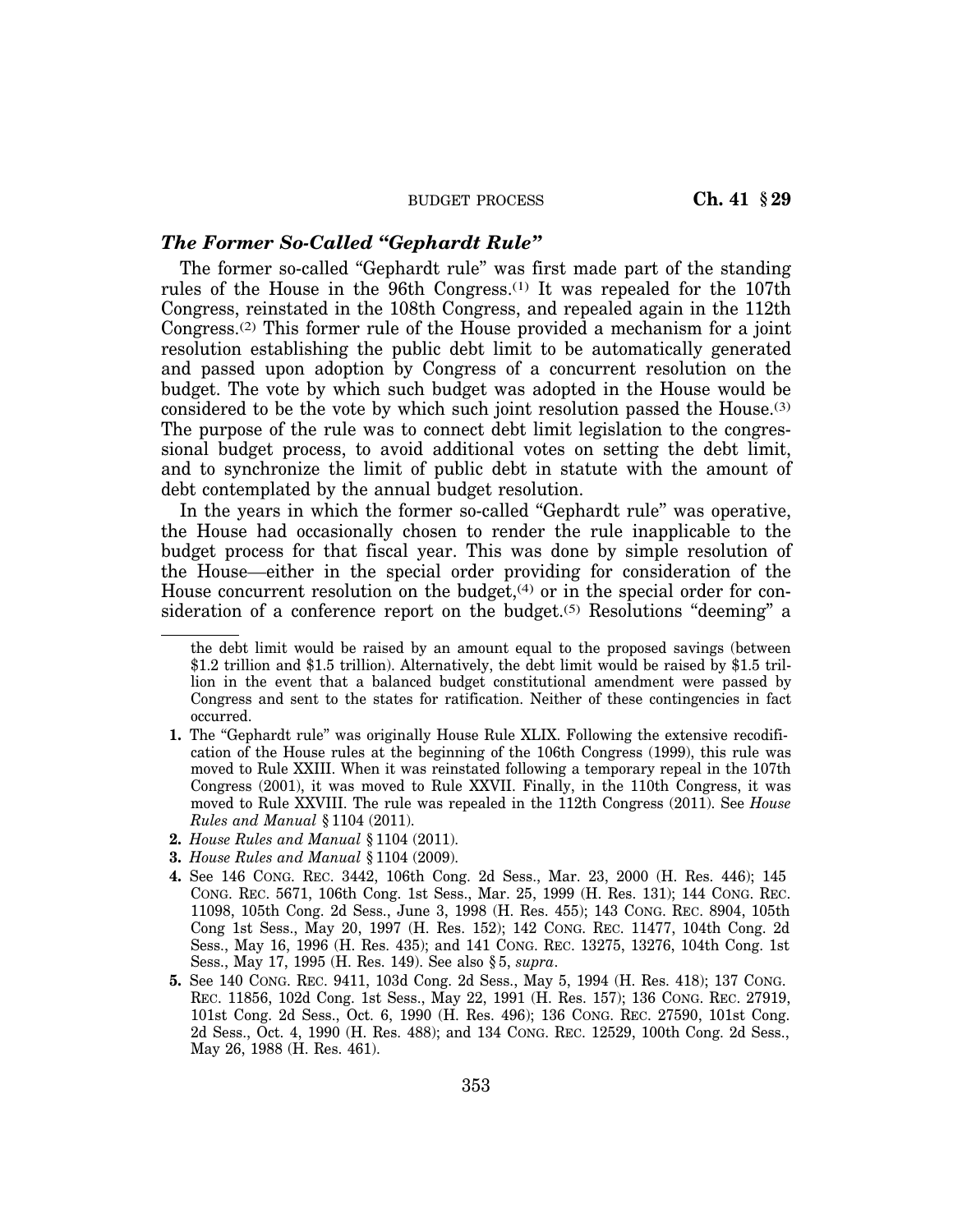House-adopted budget resolution to be effective for all Budget Act purposes have also contained provisions explicitly disengaging the "Gephardt rule" with respect to such "deemers."<sup>(6)</sup>

 $f(x) = \frac{1}{2} \int_{0}^{1} f(x) \, dx$ 

**§ 29.1 To a bill providing a temporary extension of government borrowing authority by superseding for a temporary period the statutory ceiling on the public debt, an amendment accomplishing the same purpose by permanently raising the statutory ceiling was held germane since both were based on projections of borrowing under which an increase in the debt ceiling would provide a necessarily temporary extension of such authority and where the methods utilized were sufficiently similar as a direct or indirect amendment to the same existing law.**(1)

On May 13,  $1987<sup>(2)</sup>$  the following occurred:

Mr. [Daniel] ROSTENKOWSKI [of Illinois]. Madam Chairman, I have no further requests for time, and I yield back the balance of my time.

The CHAIRMAN.(3) Pursuant to House Resolution 165, the bill is considered as having been read for amendment under the 5-minute rule.

The text of H.R. 2360 is as follows:

#### H.R. 2360

*Be it enacted by the Senate and House of Representatives of the United States of America in Congress assembled,* That (a) during the period beginning on the date of the enactment of this Act and ending on July 17, 1987 the public debt limit set forth in subsection (b) of section 3101 of title 31, United States Code, shall be equal to \$2,320,000,000,000.

- **6.** See 156 CONG. REC. H5342–3, 5357–8 [Daily Ed.], 111th Cong. 2d Sess., July 1, 2010 (H. Res. 1493); 152 CONG. REC. 8651, 109th Cong. 2d Sess., May 18, 2006 (H. Res. 818); and 150 CONG. REC. 10105, 108th Cong. 2d Sess., May 19, 2004 (H. Res. 649). See also § 17, *supra*.
- **1.** *Parliamentarian's Note:* The Chair was also prepared to distinguish this situation from that presented on May 18, 1983 (129 CONG. REC. 12726–28, 12731, 98th Cong. 1st Sess.), where the rule waived the germaneness point of order against the Committee on Ways and Means substitute. In that case the bill only amended an existing temporary provision of law to increase the public debt limit, while the committee amendment changed both permanent law to increase the public debt limit and repealed a temporary increase. As both the form of the bill and amendment here are similar unlike the 1983 precedent—and the substantive law had been changed to remove the distinction between temporary and permanent limitations on the debt, no germaneness waiver was required to permit consideration of the Rostenkowski amendment.
- **2.** 133 CONG. REC. 12344, 12345, 100th Cong. 1st Sess. See also Deschler-Brown Precedents Ch. 28 §§ 5.7, 46.7, *supra*.
- **3.** Patricia Schroeder (CO).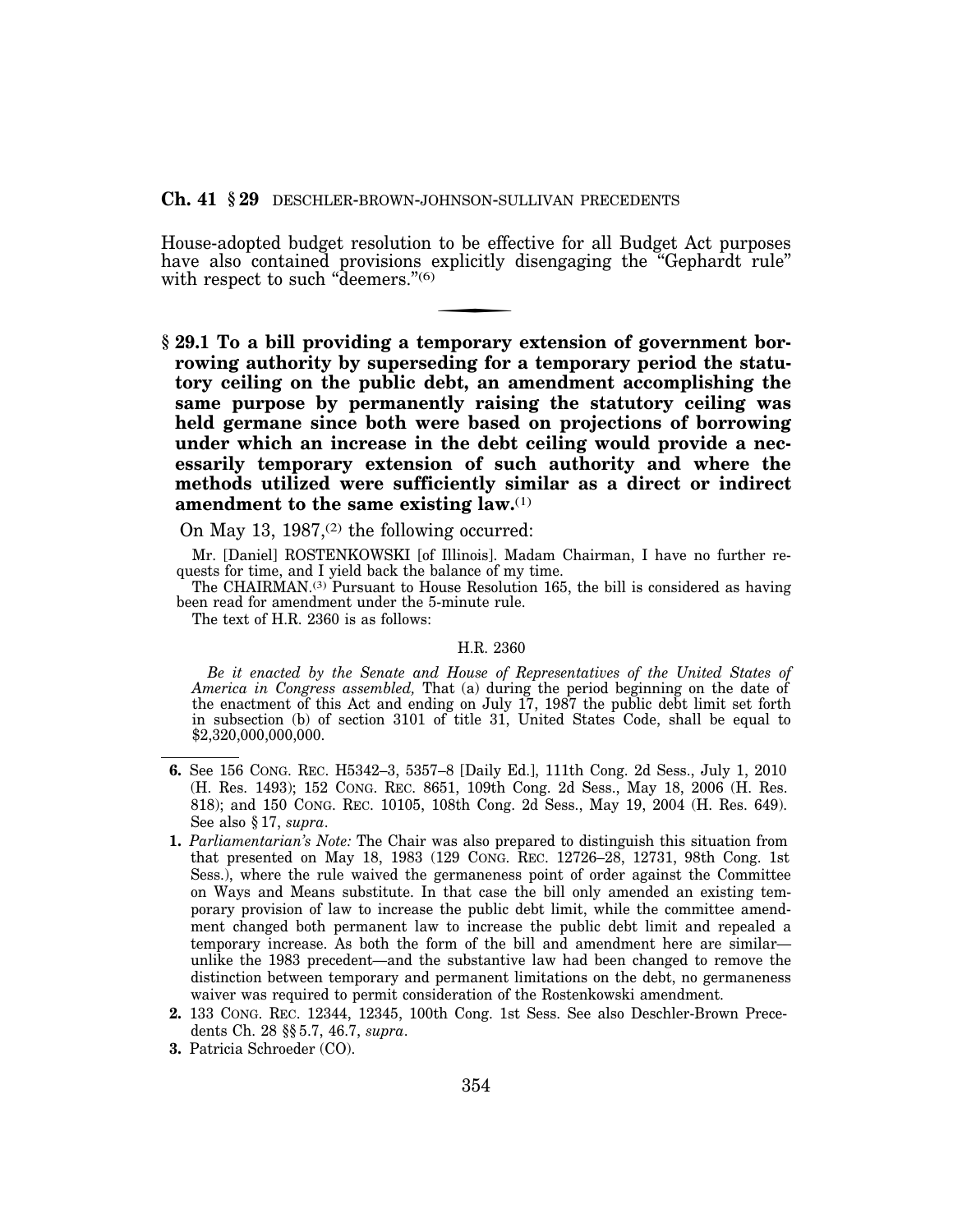(b) Effective on and after the date of the enactment of this Act, section 8201 of the Omnibus Budget Reconciliation Act of 1986 is hereby repealed.

The CHAIRMAN. No amendments to the bill are in order except an amendment printed in section 2 of House Resolution 165, by, and if offered by, Representative ROSTEN-KOWSKI, or his designee, said amendment is considered as having been read, is not subject to amendment, but is debatable for not to exceed 30 minutes, equally divided and controlled by the chairman and ranking minority member of the Committee on Ways and Means.

#### AMENDMENT OFFERED BY MR. ROSTENKOWSKI

Mr. ROSTENKOWSKI. Madam Chairman, I offer an amendment. The CHAIRMAN. The Clerk will designate the amendment. The text of the amendment is as follows:

Amendment offered by Mr. ROSTENKOWSKI: Strike out subsection (a) of the first section of the bill and insert the following: ''That (a) subsection (b) of section 3101 of title 31, United States Code, is amended by striking out the dollar limitation contained in such subsection and inserting in lieu thereof  $$2,578,000,000,000$ .".

Amend the title to read as follows: ''A bill to increase the statutory limit on the public debt.''.

#### POINT OF ORDER

Mr. [Connie] MACK [of Florida]. Madam Chairman, I have a point of order on the Rostenkowski amendment.

The CHAIRMAN pro tempore. The gentleman will state his point of order.

Mr. MACK. Madam Chairman, I make a point of order against the amendment on the grounds that it violates clause 7 of the rule XVI, the germaneness rule, and ask to be heard on my point of order.

Madam Chairman, subsection (a) of H.R. 2360, the reported bill, makes a temporary and indirect change in the permanent public debt limit through July 17, 1987.

The amendment offered by the gentleman from Illinois [Mr. ROSTENKOWSKI] makes a permanent and direct change in existing law. It directly amends title 31, section 3101 of the United States Code. The base does not.

Let me cite three precedents in support of my position:

Procedure in the House, 97th Congress, chapter 28, section 19.1:

To a bill proposing a temporary change in law, an amendment making permanent changes in that law is not germane.

Chapter 28, section 19.3:

To a bill reported from the Committee on Ways and Means providing for a temporary increase in the public debt ceiling for the current fiscal year not directly amending the Second Liberty Bond Act, an amendment proposing permanent changes in that Act and also affecting budget and appropriations procedures was held not germane.

Chapter 28, section 19.4:

To a proposition authorizing appropriations for one fiscal year, an amendment making permanent changes in law is not germane.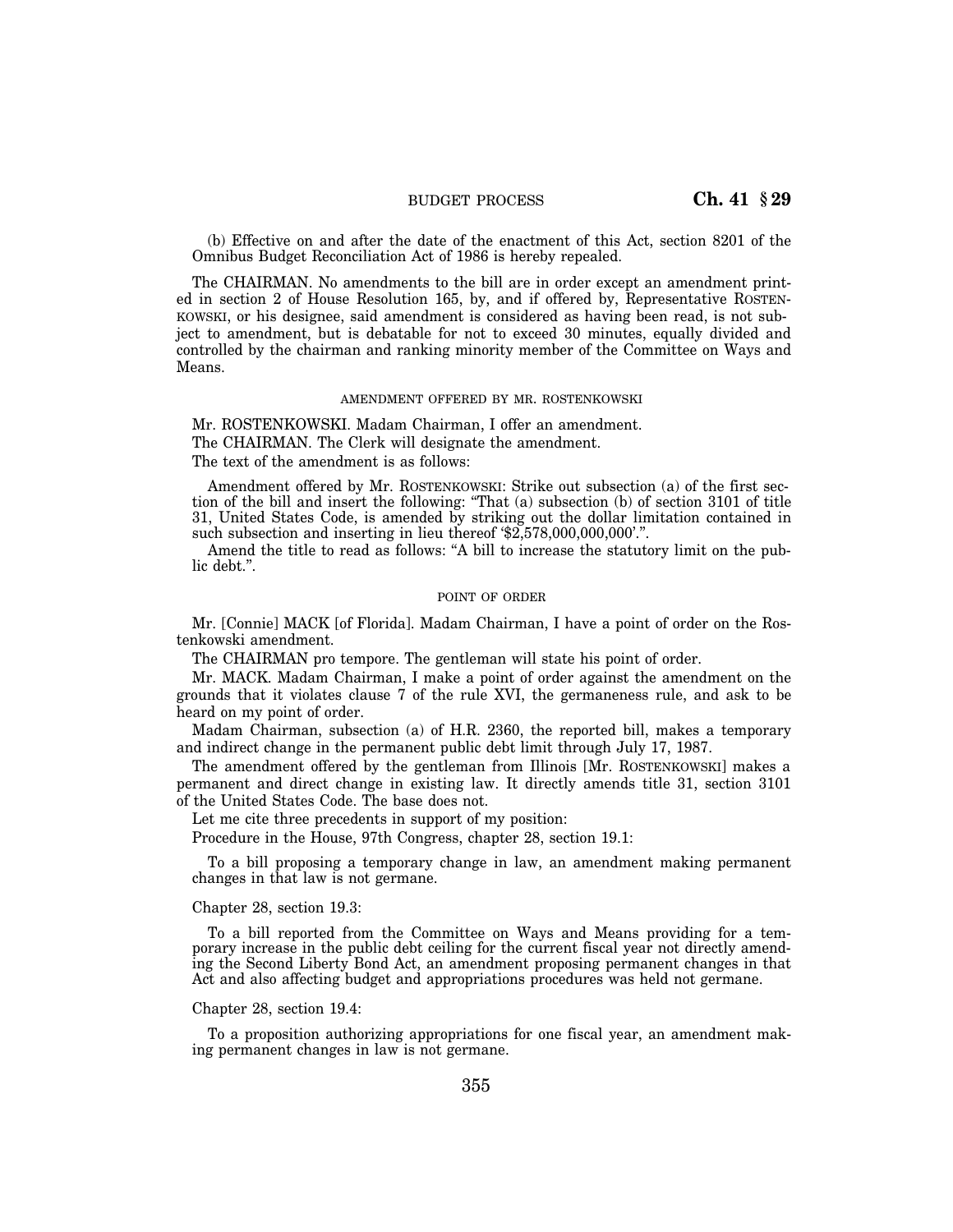The CHAIRMAN pro tempore. Does the gentleman from Illinois wish to be heard on the point of order?

Mr. ROSTENKOWSKI. I do, Madam Chairman.

The CHAIRMAN pro tempore. The gentleman from Illinois [Mr. ROSTENKOWSKI] is recognized.

Mr. ROSTENKOWSKI. Madam Chairman, in 1983 the rule providing for the consideration of H.R. 2990, to increase the public debt limit, provided for a waiver of clause 7 of rule XVI, the germaneness rule, against an amendment in the nature of a substitute recommended by the Committee on Ways and Means. The germaneness waiver was necessary because the committee amendment to repeal the temporary debt limit and to make the entire ceiling permanent was not germane to the original bill which only provided for an increase in the temporary debt limit.

With the enactment of H.R. 2990 into law in 1983, the distinction between the temporary and permanent public debt limit was eliminated. It was only with the passage of the 1986 Budget Reconciliation Act that we again temporarily increased the public debt limit.

I would argue that the committee amendment to the bill before us is germane because, first of all, the fundamental purpose<sup> $(4)$ </sup> of the committee amendment is consistent with that of the bill, namely a temporary increase in the public debt. The bill before us provides debt authority, which is estimated to be sufficient until July 17, 1987. The committee amendment provides debt authority until October 1, 1988. Both the bill and the amendment provide debt authority, which eventually will prove to be insufficient and, therefore, both are temporary in nature. In addition, the bill has the effect of amending the same section of the United States Code as the committee amendment. Finally, I would argue that the amendment is germane because it passes the common sense test of not introducing a subject matter which is ''different from that under consideration.''

The issue before us is how long to increase the public debt. The amendment gives the House two choices on these issues. I urge the Chair to rule the amendment germane.

#### $\Box$  1145

The CHAIRMAN (Mrs. SCHROEDER). If there are no further speakers on the germaneness issue, the Chair is ready to rule.

The gentleman from Florida [Mr. MACK] makes a point of order that the amendment offered by the gentleman from Illinois [Mr. ROSTENKOWSKI] is not germane. The amendment would directly amend existing law by striking the existing dollar limitation in section 3101 of title 31 of the United States Code and inserting a new dollar figure, with the intention to increase the Government's borrowing authority for an unspecified but necessarily temporary period of time.

However, the bill, H.R. 2360, in subsection (a), refers to, and in the opinion of the Chair, is tantamount to, a change in the same provision of the law as the amendment.

Both the bill and the amendment are based upon estimates of sufficiency of the total amount of borrowing authority over different periods of time. For this reason, the Chair believes the amendment to be closely related to the fundamental purpose of the bill, and to accomplish that purpose by amending the same section of law referenced in the bill.

Therefore, the Chair overrules the point of order.

**<sup>4.</sup>** For a description of the fundamental purpose test of germaneness, see Deschler-Brown Precedents Ch. 28 § 5, *supra*.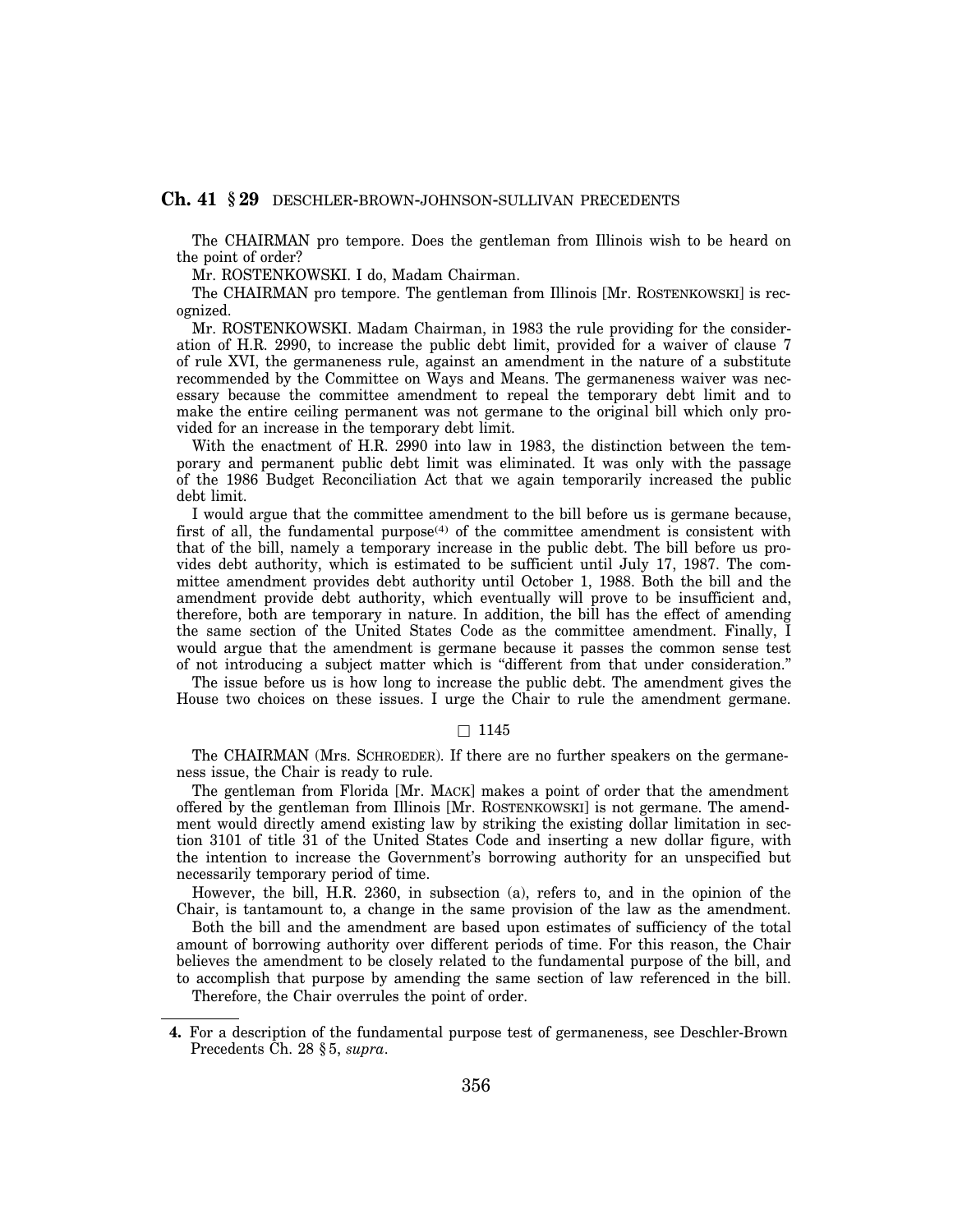## *Consideration of Debt Limit Legislation*—*By Special Order*

# **§ 29.2 The House has adopted a special order of business resolution for consideration of a bill increasing the temporary limit on the public debt, waiving certain points of order against such bill and non-germane amendment, and providing for a ''modified closed in part'' amendment process.**

## On Feb. 25,  $1976$ <sup>(1)</sup> the following occurred:

Mr. [Bernice] SISK [of California]. Mr. Speaker, by direction of the Committee on Rules, I call up House Resolution 1053 and ask for its immediate consideration.

The Clerk read the resolution, as follows:

#### H. RES. 1053

*Resolved,* That upon the adoption of this resolution it shall be in order to move, clause  $2(1)(6)$  of rule XI to the contrary notwithstanding, that the House resolve itself into the Committee of the Whole House on the State of the Union for the consideration of the bill (H.R. 11893) to increase the temporary debt limit until July 31, 1976, and all points of order against said bill for failure to comply with the provisions of clause 5, rule XXI are hereby waived. After general debate which shall be confined to the bill and shall continue not to exceed two hours, to be equally divided and controlled by the chairman and ranking minority member of the Committee on Ways and Means, the bill shall be read for amendment under the five-minute rule. It shall be in order to consider the amendment recommended by the Committee on Ways and Means now printed on page 2, line 3 through line 9 notwithstanding the provisions of clause 7, rule XVI, and no amendment to said committee amendment nor any amendment to said bill changing said committee amendment in the Committee of the Whole or in the House shall be in order except amendments offered by direction of the Committee on Ways and Means, but said amendments shall not be subject to amendment. It shall also be in order to consider, any rule of the House to the contrary notwithstanding, an amendment printed in the CONGRESSIONAL RECORD of February 24, 1976, by Representative Stark, and no amendment to said amendment nor any amendment to the bill changing said amendment in the Committee of the Whole or the House shall be in order except amendments offered by direction of the Committee on Ways and Means, but said amendments shall not be subject to amendment. At the conclusion of the consideration of the bill for amendment, the Committee shall rise and report the bill to the House with such amendments as may have been adopted, and the previous question shall be considered as ordered on the bill and amendments thereto to final passage without intervening motion except one motion to recommit.

The SPEAKER.(2) The gentleman from California will be recognized for 1 hour. Mr. SISK. . . .

In addition to the increase in the temporary debt limit, H.R. 11893 contains a committee amendment increasing from \$10 to \$12 billion the amount of Federal long-term debt which may be issued at an interest rate greater than  $4\frac{1}{4}$  percent. The maturity rate for these Treasury notes is also increased from 7 to 10 years.

**<sup>1.</sup>** 122 CONG. REC. 4279, 94th Cong. 2d Sess.

**<sup>2.</sup>** Carl Albert (OK).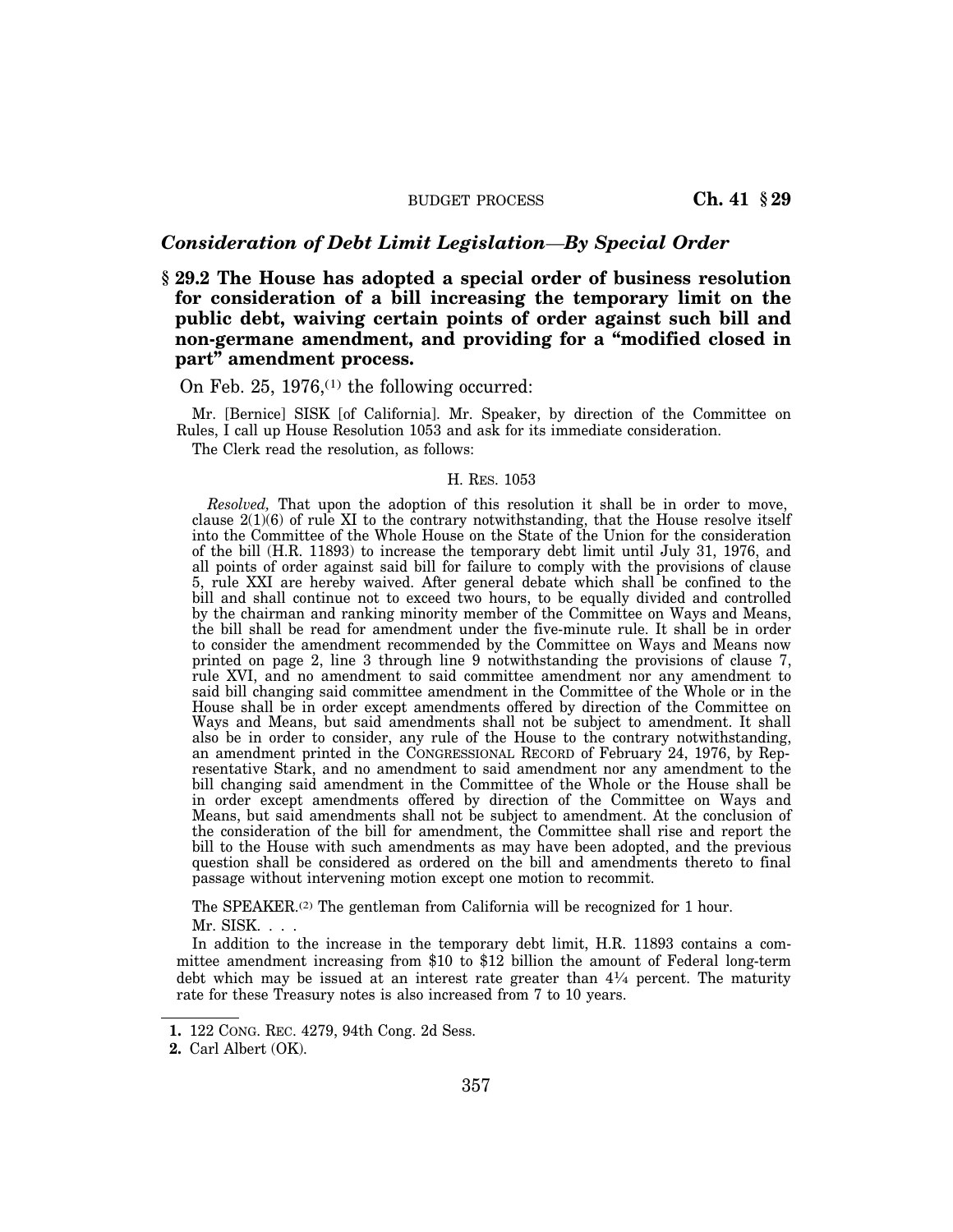The rule provides for 2 hours of general debate to be equally divided and controlled by the chairman and ranking minority member of the Committee on Ways and Means. It is a modified open rule. Section 1 of the bill deals with the amount and duration of the increase to the temporary debt limit and is open to amendment. The Ways and Means Committee amendment adding section 3 to the bill is closed to amendment except amendments offered by direction of the Committee on Ways and Means.

The committee amendment, that is, section 3, increases the amount of Treasury notes which may be issued at greater than  $4\frac{1}{4}$  percent interest, and increases the maturity date on notes issued by the Treasury from the present 7 to 10 years.

House Resolution 1053 waives germaneness points of order under rule XVI, clause 7, with respect to this committee amendment. The waiver is necessary since the amendment would cause a permanent change in law whereas the bill provides only a temporary amendment to that law.

The rule also waives points of order pursuant to paragraph 6, clause 2(1) of rule XI, the 3-day layover rule. This waiver is necessary in order to consider the bill today since it was not reported from the Committee on Ways and Means until Monday, February 23, 1976.

The rule also provides a waiver of clause 5, rule XXI, which prohibits an appropriation in a legislative bill. Existing law provides for payment of interest expenses on the public debt. An increase in the amount of the debt will obviously cause an increase in interest expenses. The waiver is thus necessary and is traditionally granted with respect to public debt extension bills.

House Resolution 1023 also makes in order an amendment to H.R. 11893 by the gentleman from California (Mr. STARK) as printed on page 4157 of the CONGRESSIONAL RECORD of February 24, 1976. The gentleman's statement explaining his amendment appears on page 4113 of yesterday's RECORD. Essentially, the amendment establishes a minimum interest rate of 4 percent, computed monthly, on series E bonds. Bonds must be held a minimum of 60 days to collect any interest. All points of order are waived against this amendment, and it may only be amended by direction of the Committee on Ways and Means.

## **§ 29.3 The House has adopted a special order of business resolution for consideration of a bill increasing the temporary limit on the public debt, waiving certain points of order against such bill, and providing for an ''open'' amendment process under the five-minute rule.**

On June 24,  $1975^{(1)}$  the following occurred:

Mr. [Bernice] SISK [of California]. Mr. Speaker, by direction of the Committee on Rules, I call up House Resolution 562 and ask for its immediate consideration.

The Clerk read the resolution, as follows:

#### H. RES. 562

*Resolved,* That upon the adoption of this resolution it shall be in order to move, clause  $2(1)(6)$  of rule XI to the contrary notwithstanding, that the House resolve itself

**<sup>1.</sup>** 121 CONG. REC. 20540, 94th Cong. 1st Sess.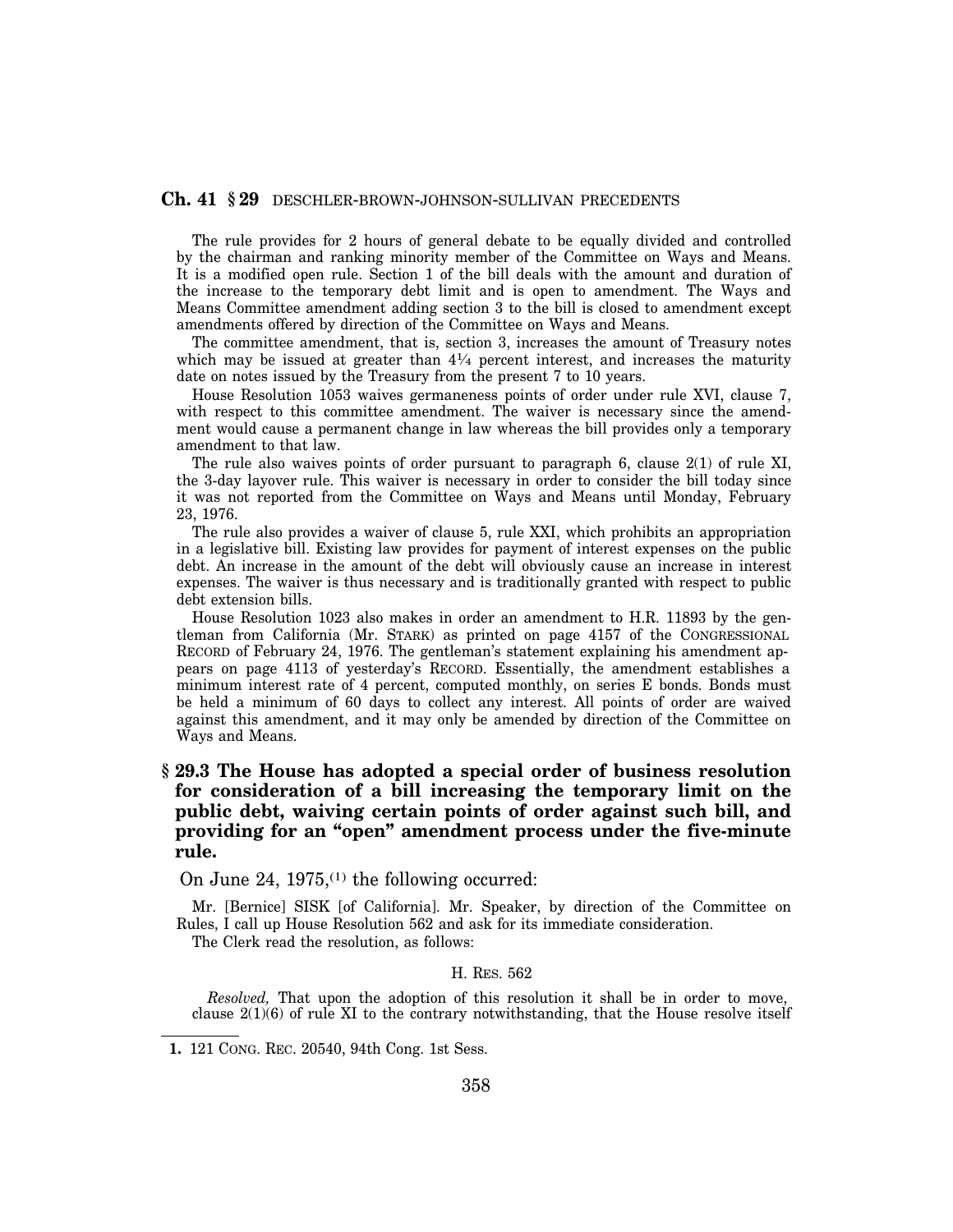into the Committee of the Whole House on the State of the Union for the consideration of the bill (H.R. 8030) to increase the temporary debt limitation until November 15, 1975, and all points of order against said bill for failure to comply with clause 5, rule XXI, are hereby waived. After general debate, which shall be confined to the bill and shall continue not to exceed one hour, to be equally divided and controlled by the chairman and ranking minority member of the Committee on Ways and Means, the bill shall be read for amendment under the five-minute rule. At the conclusion of the consideration of the bill for amendment, the Committee shall rise and report the bill to the House with such amendments as may have been adopted, and the previous question shall be considered as ordered on the bill and amendments thereto to final passage without intervening motion except one motion to recommit.

The SPEAKER pro tempore.<sup>(2)</sup> The gentleman from California (Mr. SISK) is recognized for 1 hour.

# **§ 29.4 The House has adopted a ''closed'' special order of business resolution waiving all points of order against consideration in the House of a bill increasing the public debt limit reported from the Committee on Ways and Means.**

On Aug. 14,  $1986^{(1)}$  the following occurred:

### PUBLIC DEBT LIMIT INCREASE

Mr. [Claude] PEPPER [of Florida]. Mr. Speaker, by direction of the Committee on Rules, I call up House Resolution 534 and ask for its immediate consideration.

The Clerk read the resolution, as follows:

#### H. RES. 534

*Resolved,* That upon the adoption of this resolution it shall be in order to consider the bill (H.R. 5395) to increase the statutory limit on the public debt in the House, all points of order against the bill and against its consideration are hereby waived, debate on the bill shall continue not to exceed one hour, to be equally divided and controlled by the chairman and ranking minority member of the Committee on Ways and Means, and the previous question shall be considered as ordered on the bill to final passage without intervening motion except one motion to recommit.

The SPEAKER pro tempore.(2) The gentleman from Florida [Mr. PEPPER] is recognized for 1 hour.

Mr. PEPPER. Mr. Speaker, for purposes of debate only, I yield 30 minutes to the able gentleman from Mississippi  $[Mr, L^{\text{OPT}}]$ , pending which I yield myself such time as I may consume.

Mr. Speaker, House Resolution 534 provides for expeditious consideration in the House of H.R. 5395, to increase the statutory limit on the public debt. One hour of debate will be equally divided and controlled by the chairman of the Committee on Ways and Means and the ranking minority member. The rule waives all points of order against the bill and against its consideration. The rule provides one motion to recommit.

**<sup>2.</sup>** John McFall (CA).

**<sup>1.</sup>** 132 CONG. REC. 21691, 21692, 99th Cong. 2d Sess.

**<sup>2.</sup>** John Murtha (PA).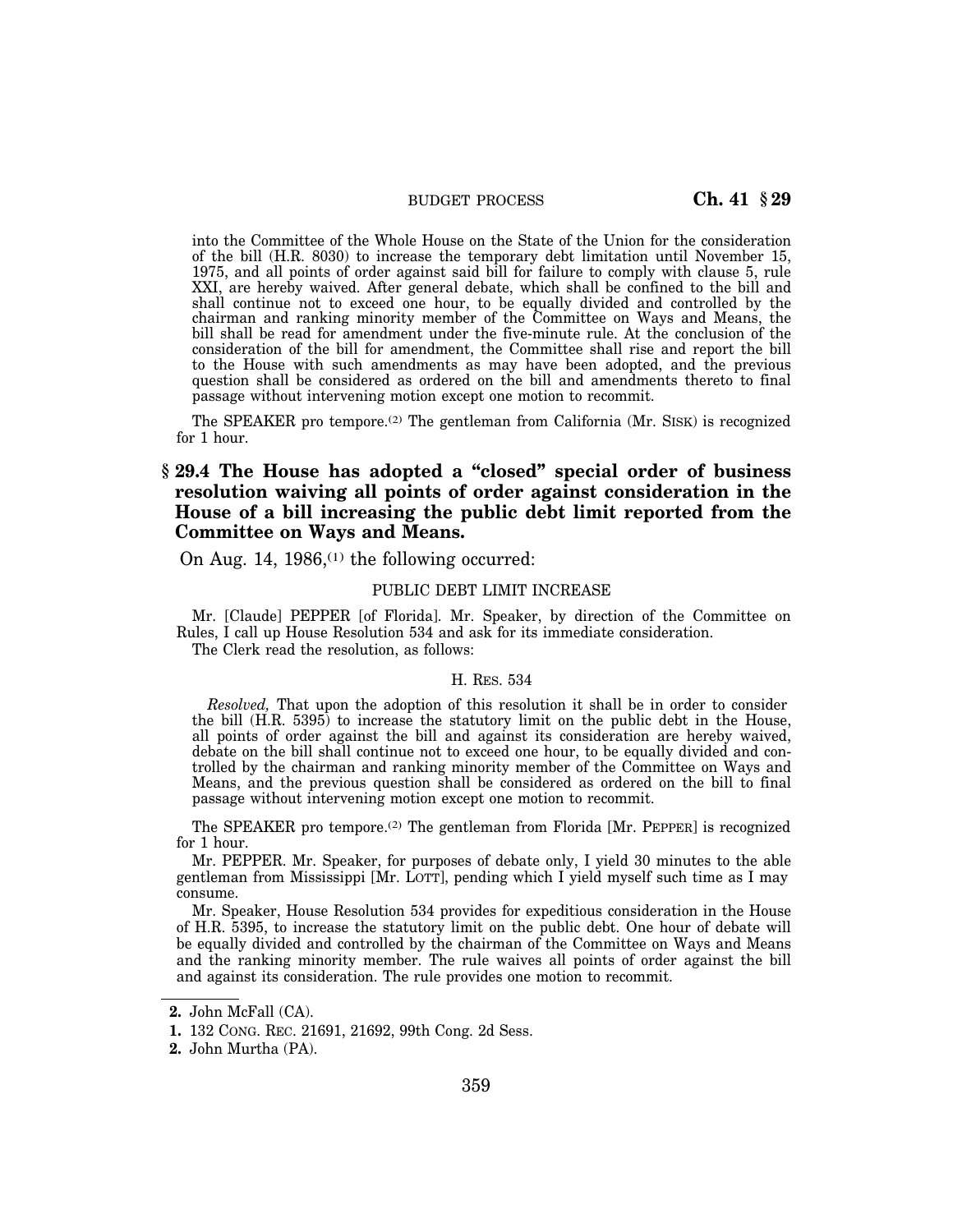## *Consideration of Debt Limit Legislation*—*By Unanimous Consent*

**§ 29.5 The House has, by unanimous consent, and prior to any action by the Senate, authorized the Majority Leader to offer a motion to consider a House-originated bill raising the public debt limit when such bill arrives from the Senate in amended form, and to disagree with any Senate amendments thereto, and further making in order (upon adoption of such motion) consideration of a bill consisting of the text and title of the original House-passed debt limit bill.**(1)

On Aug. 15, 1986,(2) the following occurred:

### PROVIDING CONDITIONS FOR CONSIDERATION OF H.R. 5395, PUBLIC DEBT LIMIT INCREASE

Mr. [James] WRIGHT [of Texas]. Mr. Speaker, I ask unanimous consent that at any time after the House receives from the Senate H.R. 5395 with any Senate amendment thereto; First, it shall be in order to consider a motion in the House, without intervening motion, if offered by the majority leader or his designee to take said bill from the Speaker's table, with the Senate amendment or amendments thereto, and to disagree to said amendment or amendments, with debate on said motion to continue not to exceed 1 hour, and with the previous question considered ordered thereon without intervening motion; and second, and upon the adoption of said motion, it shall be in order to consider in the House a bill containing the text and title of H.R. 5395 if offered by the majority leader or his designee with debate on said bill to continue not to exceed 1 hour, and with the previous question considered ordered thereon to final passage without intervening motion.

The SPEAKER pro tempore<sup>(3)</sup>. Is there objection to the request of the gentleman from Texas?

Mr. [Robert] MICHEL [of Illinois]. Mr. Speaker, reserving the right to object, and I shall not object, because this has been agreed upon by the two sides, but it might be deserving of clarification to the Members to give you a little bit of an insight as to what we may or may not expect from the other body. . . .

The SPEAKER pro tempore (Mr. FOLEY). Is there objection to the unanimous-consent request offered by the majority leader?

The Chair hears none.

**<sup>1.</sup>** This unanimous-consent request preceded Senate action on the House's debt limit bill and was designed, by preemptively disagreeing to any possible Senate amendments, to signal the House's unwillingness to consider anything other than the House debt limit bill in its original form. By further making in order consideration of a bill containing the text of the original House bill, the unanimous-consent request permitted the House to send to the Senate an identical "clean" debt limit bill for further Senate consideration.

**<sup>2.</sup>** 132 CONG. REC. 22092, 22093, 99th Cong. 2d Sess.

**<sup>3.</sup>** Thomas Foley (WA).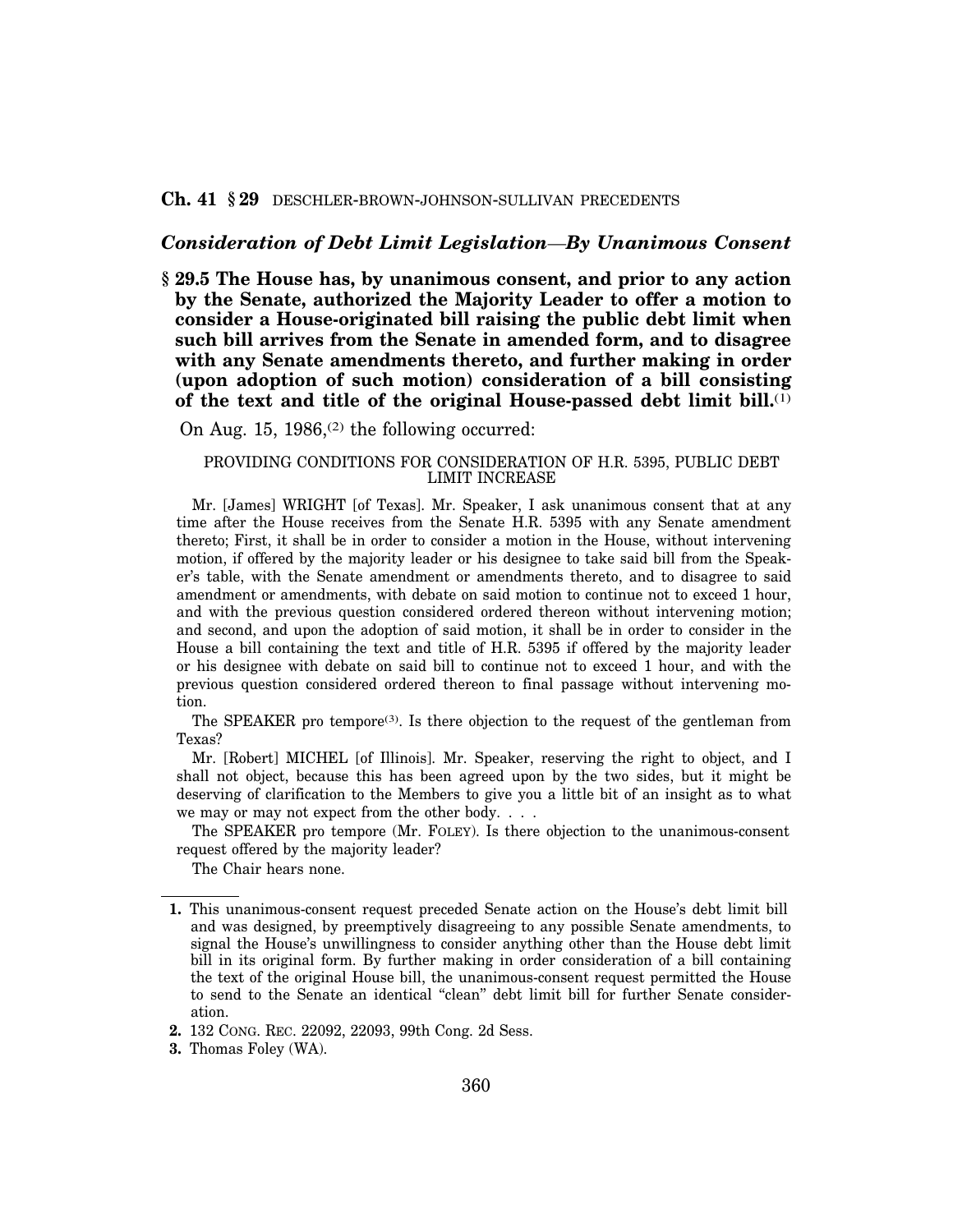## *Referral of Veto Message*

## **§ 29.6 The House has referred the veto message accompanying a bill to temporarily increase the public debt limit to the Committee on Ways and Means.**

On Dec. 7, 1995,<sup>(1)</sup> the following veto message of a bill to temporarily increase the public debt limit was referred to the Committee on Ways and Means:

REFERRAL OF VETO MESSAGE ON H.R. 2586, TEMPORARY INCREASE IN PUBLIC DEBT LIMIT, TO COMMITTEE ON WAYS AND MEANS

Mr. [William] ARCHER [of Texas]. Mr. Speaker, I ask unanimous consent that the veto message on the bill (H.R. 2586) to provide for a temporary increase in the public debt limit, and for other purposes, be referred to the Committee on Ways and Means.

The SPEAKER pro tempore.<sup>(2)</sup> Is there objection to the request of the gentleman from Texas?

There was no objection.

## *The Former So-Called ''Gephardt Rule''*

**§ 29.7 In response to parliamentary inquiries regarding operation of former Rule XXVII (the former so-called ''Gephardt rule'')**(1) **during the pendency of a conference report on the concurrent resolution on the budget, the Speaker affirmed that upon adoption of the conference report by both Houses, the Clerk of the House would prepare a joint resolution adjusting the public debt limit; such joint resolution would be deemed passed by the House; no separate vote on passage of such joint resolution was contemplated by the rule; and the vote on adoption of the conference report in the House would be considered the vote on passage of such joint resolution.** 

On May 17, 2007,<sup>(2)</sup> the following occurred:

### PARLIAMENTARY INQUIRIES

Mr. [Paul] RYAN of Wisconsin. Mr. Speaker, given the stated concerns about borrowing by the majority, I have a parliamentary inquiry.

**<sup>1.</sup>** 141 CONG. REC. 35741, 104th Cong. 1st Sess.

**<sup>2.</sup>** Mark Foley (FL).

**<sup>1.</sup>** Former Rule XXVII (then former Rule XXVIII) was abolished in the 112th Congress. See *House Rules and Manual* § 1104 (2011). For additional information on the former rule, see *House Rules and Manual* § 1104 (2009).

**<sup>2.</sup>** 153 CONG. REC. 13129, 110th Cong. 1st Sess.